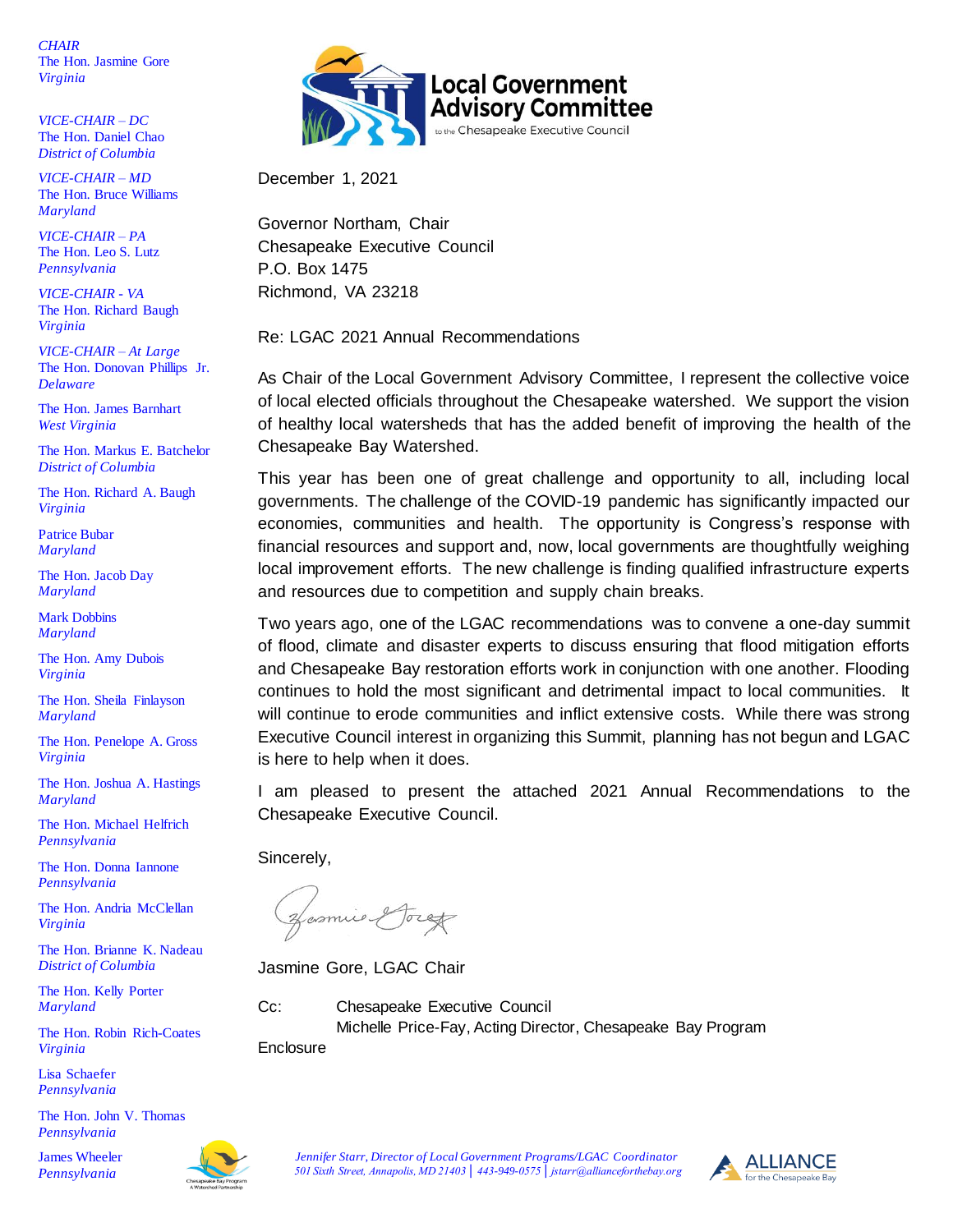## **Annual Recommendations to the Chesapeake Executive Council**



#### **December 2021**

Each year LGAC explores issues affecting local governments' ability to participate more fully in realizing the Vision contained in the 2014 Chesapeake Bay Watershed Agreement. What we learned over the last year is that local governments are concerned about healthy watersheds, flooding, infrastructure maintenance, growing economies, climate resiliency, workforce development and training, and a variety of other issues that affect the health, safety and welfare of their constituents, as well as the health of the Bay. Uniquely, this year, under the federal American Rescue Plan Act and the federal Infrastructure Investment and Jobs Act, there is funding for infrastructure improvements. And, uniquely, this has created a new challenge for local governments of competing for limited expertise and resources to implement projects.

Therefore, we recommend the Executive Council take the following actions to advance Chesapeake Bay watershed restoration and protection efforts at the local level.

### **Invest in workforce development programs to support green infrastructure design and construction efforts**

Watershed communities, including local governments, have faced extraordinary challenges due to the COVID-19 pandemic. Federal American Rescue Plan Act (ARPA) funding is now being provided directly to local governments. One of the buckets of potential funding is infrastructure and many local governments are planning investments in green infrastructure and stormwater mitigation. LGAC notes there is some irony to this as, for years, LGAC has recommended financial and technical assistance in order to restore local watersheds and now there is a fire hose of funding available. The challenge now is, due to concise timeframes for spending these funds, local governments are heavily competing with other communities for trained, certified, and qualified contractors to design and implement these infrastructure projects and frequently not being successful.

Additionally, Congress passed and President Biden signed the massive Infrastructure Investment and Jobs Act which will invest more than \$50 billion through EPA's water infrastructure programs. This is an amazing opportunity to invest in clean water and protection of the Chesapeake Bay. LGAC urges the EC to make sure this funding gets to local governments quickly to allow for the needed time to address infrastructure needs in a fair and equitable manner to all communities.

LGAC calls on the Chesapeake Executive Council to invest in green infrastructure *workforce development training and certification programs as a means to continue watershed restoration efforts.*